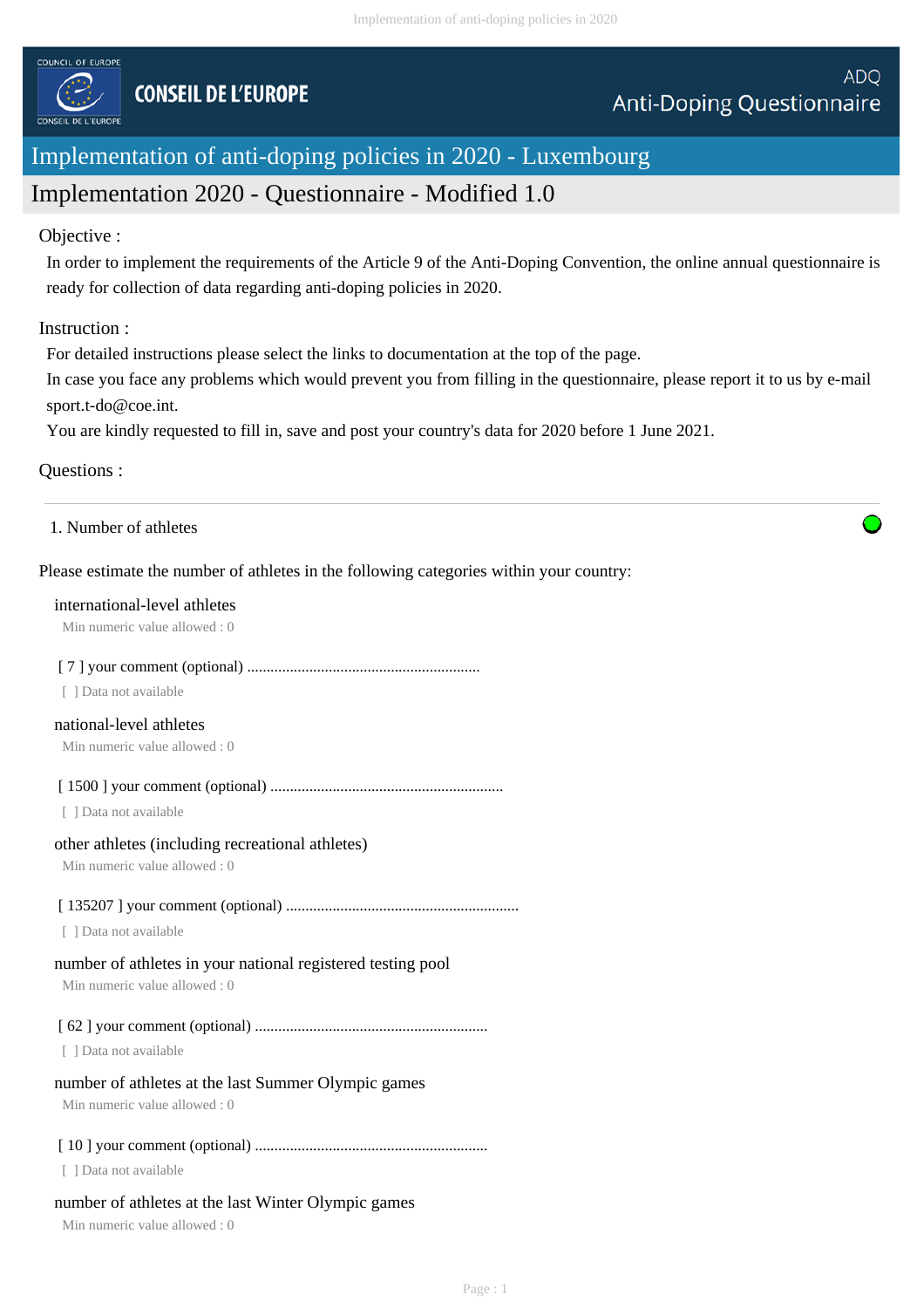| [ ] Data not available                                                                                                                     |
|--------------------------------------------------------------------------------------------------------------------------------------------|
| number of athletes at the last Summer Paralympic games<br>Min numeric value allowed: 0                                                     |
|                                                                                                                                            |
| [ ] Data not available                                                                                                                     |
| number of athletes at the last Winter Paralympic games<br>Min numeric value allowed: 0                                                     |
|                                                                                                                                            |
| [ ] Data not available                                                                                                                     |
| 2. Doping definition                                                                                                                       |
| What is the definition of "doping in sport" used in your country?                                                                          |
|                                                                                                                                            |
|                                                                                                                                            |
|                                                                                                                                            |
|                                                                                                                                            |
| 3. Doping list                                                                                                                             |
| Which list of banned pharmacological classes of doping agents and doping methods (i.e. Prohibited List) is implemented in<br>your country? |
| [X] Prohibited List, as adopted by the Executive Committee of WADA. Your comment (optional)                                                |
| [ ] List of banned pharmacological classes of doping agents and doping methods, as adopted by the Monitoring Group (T-DO). Your            |
| [X] Prohibited List, as adopted by the Conference of Parties of the International Convention against Doping in Sport (UNESCO).             |
|                                                                                                                                            |
| 4. Additional doping lists                                                                                                                 |
| For the purposes of restricting availability of doping substances, are there other lists than those defined in the question 3?             |
|                                                                                                                                            |
|                                                                                                                                            |
| 5. Anti-doping laws                                                                                                                        |
| Are there any anti-doping laws in your country?                                                                                            |
|                                                                                                                                            |
|                                                                                                                                            |
| ] No. Your comment (optional)Loi sportive                                                                                                  |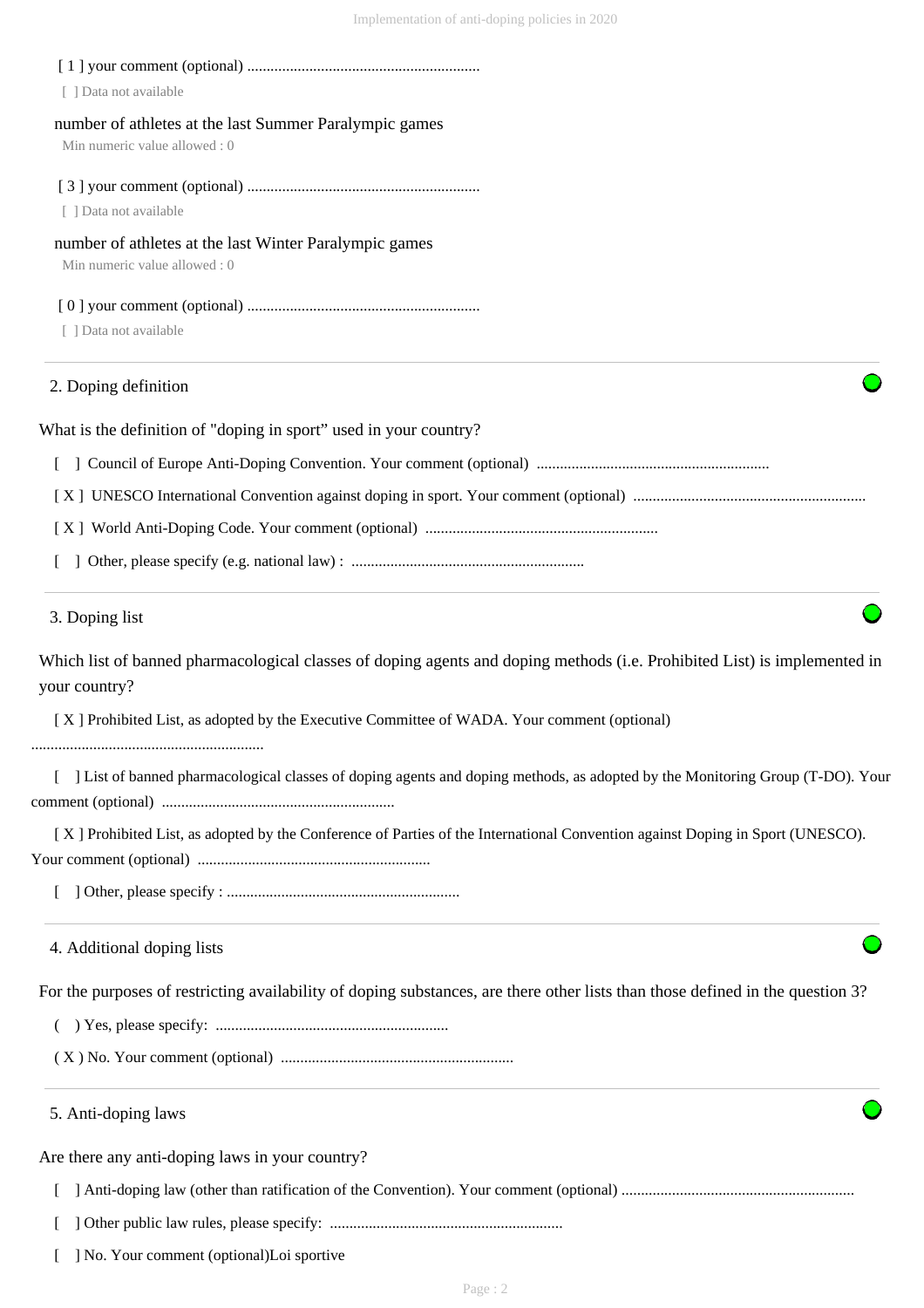## 6. National Anti-Doping Organisation (NADO)

What is the legal status of your national anti-doping organisation? Please upload the statutes, if possible

- ( ) Public authority. Your comment (optional) ............................................................
- ( ) Non-governmental organisation. Your comment (optional) ............................................................
- ( ) Private company. Your comment (optional) ............................................................

( ) National Olympic Committee acting as a NADO. Your comment (optional) ............................................................

( X ) Other, please specify :Fondation

#### 7. NADO activities

Which of the activities below are conducted by your national anti-doping organisation? Please upload the organisational chart, if possible

|                                                | Yes. Your comment<br>(optional) | No, please specify which<br>organisation is in charge      |
|------------------------------------------------|---------------------------------|------------------------------------------------------------|
| Co-ordination of action by public authorities  | (X)                             |                                                            |
| Co-ordination of the fight against trafficking |                                 | (X) Douane et police                                       |
| Testing (doping control)                       | (X)                             |                                                            |
| Results management                             | (X)                             |                                                            |
| Disciplinary procedures                        | (                               | (X) Conseil de discpline<br>contre le dopage dans le sport |
| Education and/or information                   | (X)                             |                                                            |
| Research                                       | (X) N/A                         |                                                            |

#### 8. Funding of anti-doping programme

## What was the annual budget of the NADO for the 2020 calendar year?

Min numeric value allowed : 0

#### [ 344800 ] amounteurosCurrency

[ ] Data not available

#### 9. Funding sources

How is the NADO funded? Please select all that apply and indicate an estimate in percentages:

[ ] Government96%

[ ] National Lottery programme ............................................................ %

- [ ] National Olympic Committee (NOC)4%
- [ ] Other sports organisation(s) ............................................................ %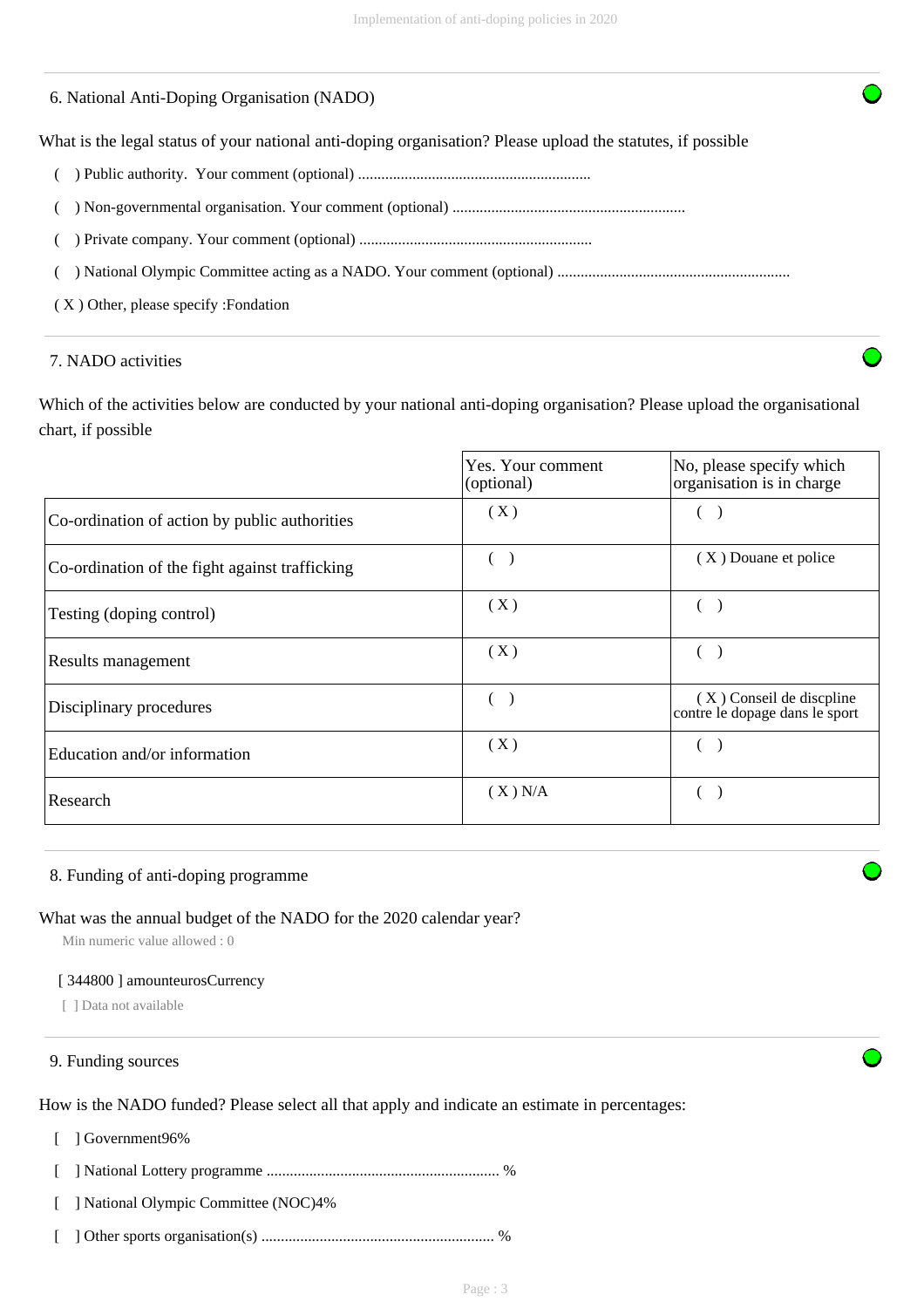| 10. Distribution of funding                                                                                                                               |
|-----------------------------------------------------------------------------------------------------------------------------------------------------------|
| What percentage of NADO's annual budget is put towards the following core programs?                                                                       |
| [18] Testing (including equipment, transportation, sample collection personnel fees)                                                                      |
| [18] Sample analysis                                                                                                                                      |
| [0] Investigations                                                                                                                                        |
| [5] Education                                                                                                                                             |
| [0] Research                                                                                                                                              |
| [0] Results Management/Legal                                                                                                                              |
| [0] Therapeutic Use Exemptions (TUEs)                                                                                                                     |
|                                                                                                                                                           |
| [ ] Data not available                                                                                                                                    |
| 11. Other funding for the anti-doping programme                                                                                                           |
| Are other institutions funding any parts of the national anti-doping programme (e.g. laboratories, research, WADA<br>contribution, Unesco Voluntary Fund) |
|                                                                                                                                                           |
| $(X)$ No                                                                                                                                                  |
| 12. Sport budget                                                                                                                                          |
| What amount has been allocated to sport from the State budget through the national ministry responsible for sport for the year<br>2020?                   |
| [ 67203368 ] amounteuroscurrency / other information                                                                                                      |
| [ ] Data not available                                                                                                                                    |
| 13. Limiting public funding to organisations                                                                                                              |

Is public funding withheld from organisations that do not comply with anti-doping regulations and related legal instruments?

( X ) Yes, all funding is withheld; your comment (optional) ............................................................

( ) A limited amount of funding is withheld; your comment (optional) ............................................................

( ) No financial implications; your comment (optional) ............................................................

( ) Information not available; your comment (optional) ............................................................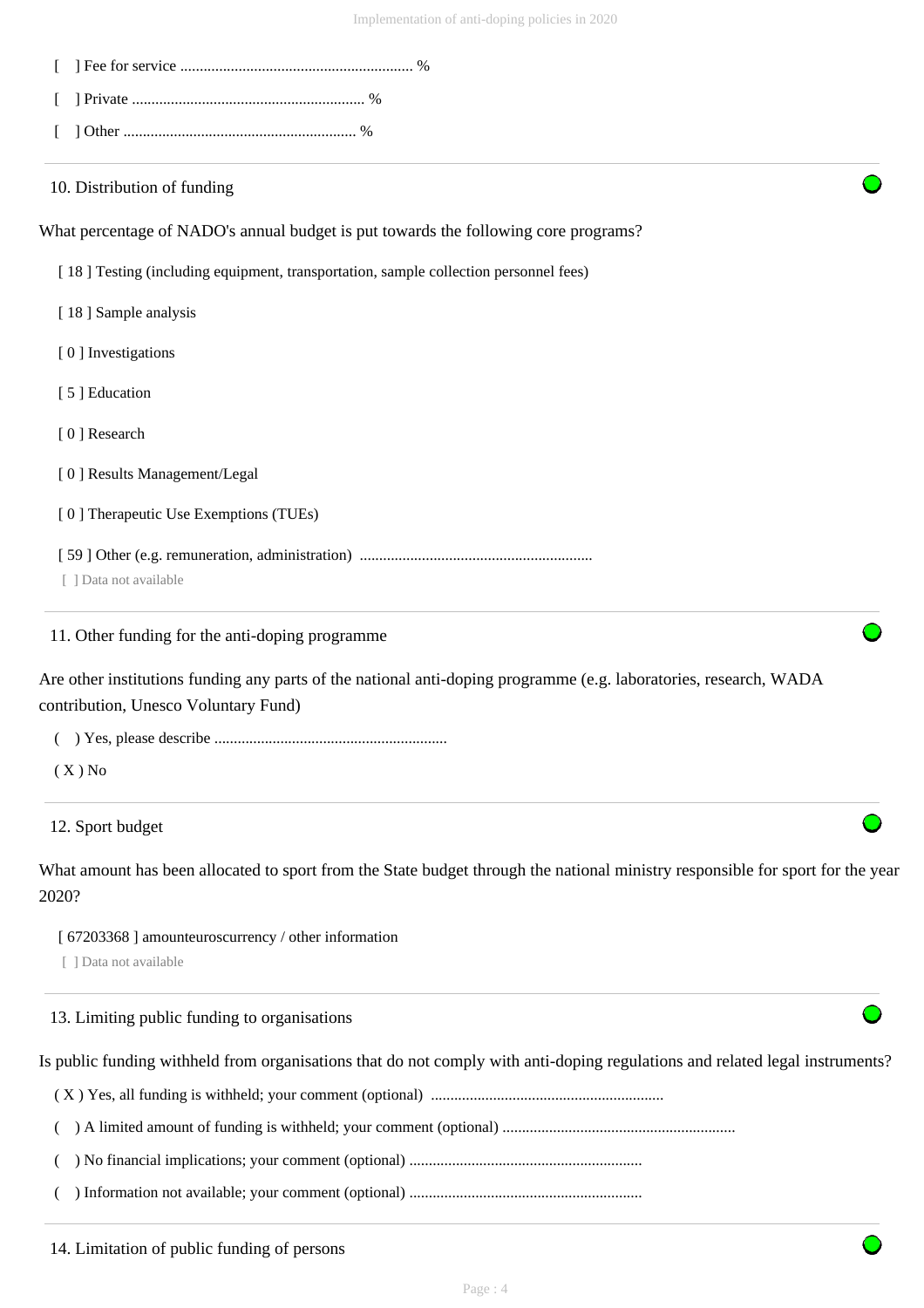Is sport-related financial assistance provided by public authorities withheld from banned athletes or athlete support personnel during the period of their suspension?

( X ) Yes, all funding is withheld; your comment (optional) ............................................................

( ) A limited amount of funding is withheld; your comment (optional) ............................................................

( ) No; your comment (optional) ............................................................

( ) Not applicable (no sport-related financial assistance is provided by public authorities to athletes or support personnel); your

comment (optional) ............................................................

( ) Information not available; your comment (optional) ............................................................

#### 15. Testing programme

Does your country have a national testing programme?

( X ) Yes

( ) No, please explain ............................................................

16. Elements of the testing programme

What elements of the testing program are implemented by the NADO?

[ X ] Risk assessment and test distribution planning (TDP)

[ X ] Registered testing pool

- [ X ] Random selection of athletes
- [ X ] Targeted selection of athletes
- [ X ] In-competition testing
- [X] Out-of-competition testing
- [X] No-advance notice testing

[X ] Blood testing

- [ ] Athlete biological passport (ABP) modules
- [ ] Other elements, please specify ............................................................

[ ] If some elements are implemented by another body, please specify which body ............................................................

# 17. Quality certificate

Is your NADO or part of its procedures certified according to a quality standard (such as ISO or any other quality assurance system)?

 ( X ) Yes, please specify which standard, its scope and validityISO9001:2015 Planification et réalisationdes contrôles, gestion des résultats, mesures de préventionet d'éducation

- ( ) In progress, please specify ............................................................
- ( ) No. Your comment (optional) ............................................................

#### 18. NADO staff, committee members and other anti-doping specialists

Please outline below how many NADO staff, committees' members and other anti-doping specialists are involved in the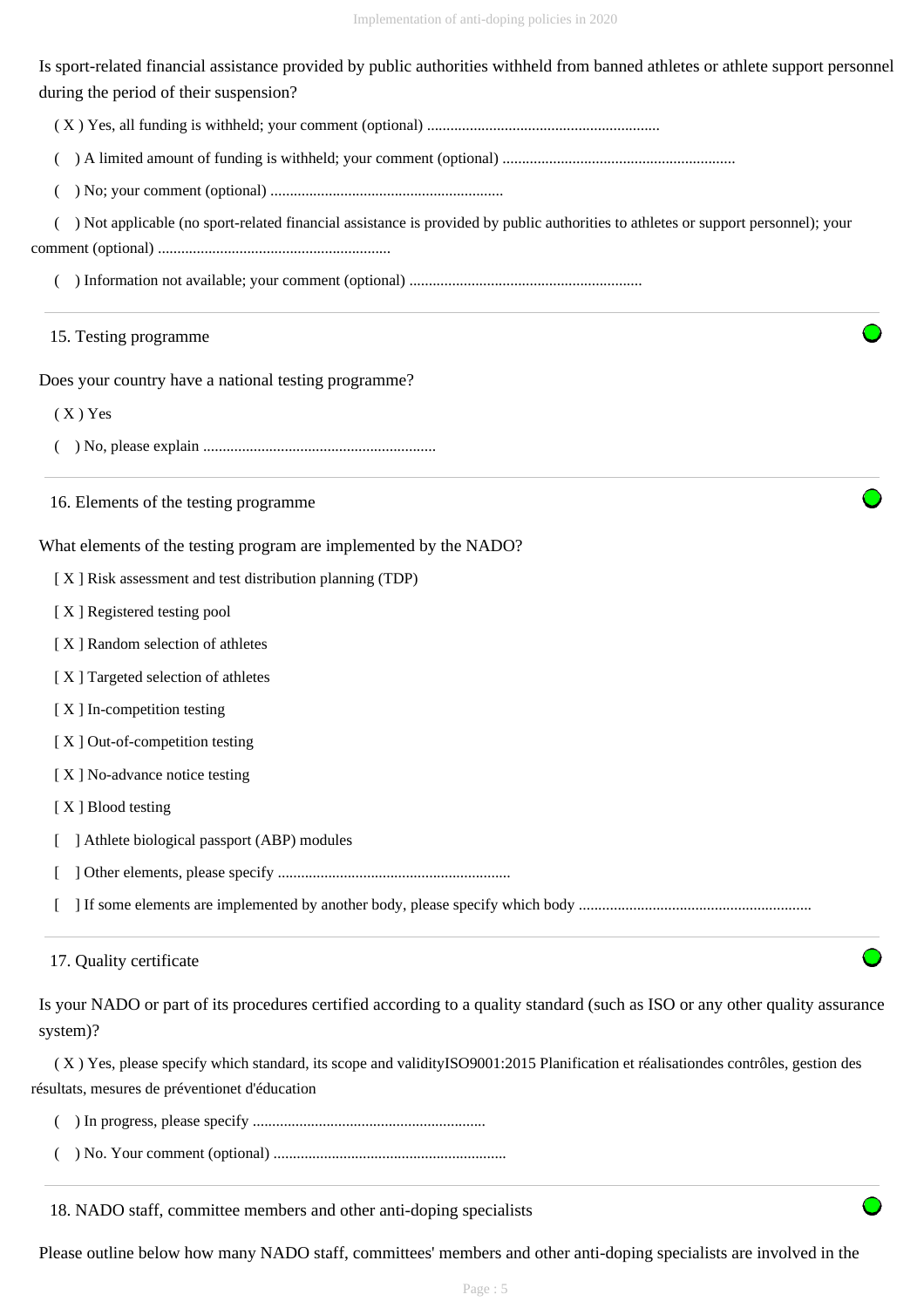#### coordination and management of your anti-doping programs (except sample collection personnel)

Min numeric value allowed : 0

[ 1 ] staff full time

[ 3 ] staff part time

[ 29 ] committees' members (including, but not limited to, members of the disciplinary panels, NADO Board, TUE, education, whereabouts, scientific, athletes, appeals, ethics and/or other committees)

[ 0 ] other specialists, please describe ............................................................

[ ] Data not available

#### 19. Sample collection personnel

Do you have sample collection personnel (SCP) ?

( X ) Yes, within the NADO

( ) Yes, through a service provider (Delegated third party) ............................................................

( ) No, please explain ............................................................

#### 20. Number of DCOs and BCOs

How many doping control officers (DCOs), blood control officers (BCOs) and chaperones are in your sample collection personnel programme?

Min numeric value allowed : 0

[ 35 ] DCOs; your comment (optional) ............................................................

[ 3 ] BCOs; your comment (optional) ............................................................

[ 0 ] Chaperones; your comment (optional) ............................................................

[ ] Data not available

#### 21. Laboratory

Is there a doping control laboratory in your country?

[ ] Yes, accredited or approved by WADA in accordance with the International Standard for Laboratories

[ ] No, but a preparatory process is in progress to apply for accreditation or approval by WADA

[ X ] No

22. Use of WADA laboratories

Which WADA-accredited or approved laboratories are used for analysis of samples collected by your NADO as a Testing authority within your national testing program in the year 2020? Please list all that applies, including the laboratory in your own country (if you use it) and indicate the percentage of samples analysed in each laboratory. Enter "0", if you don't use this laboratory

% of NADO samples (estimate)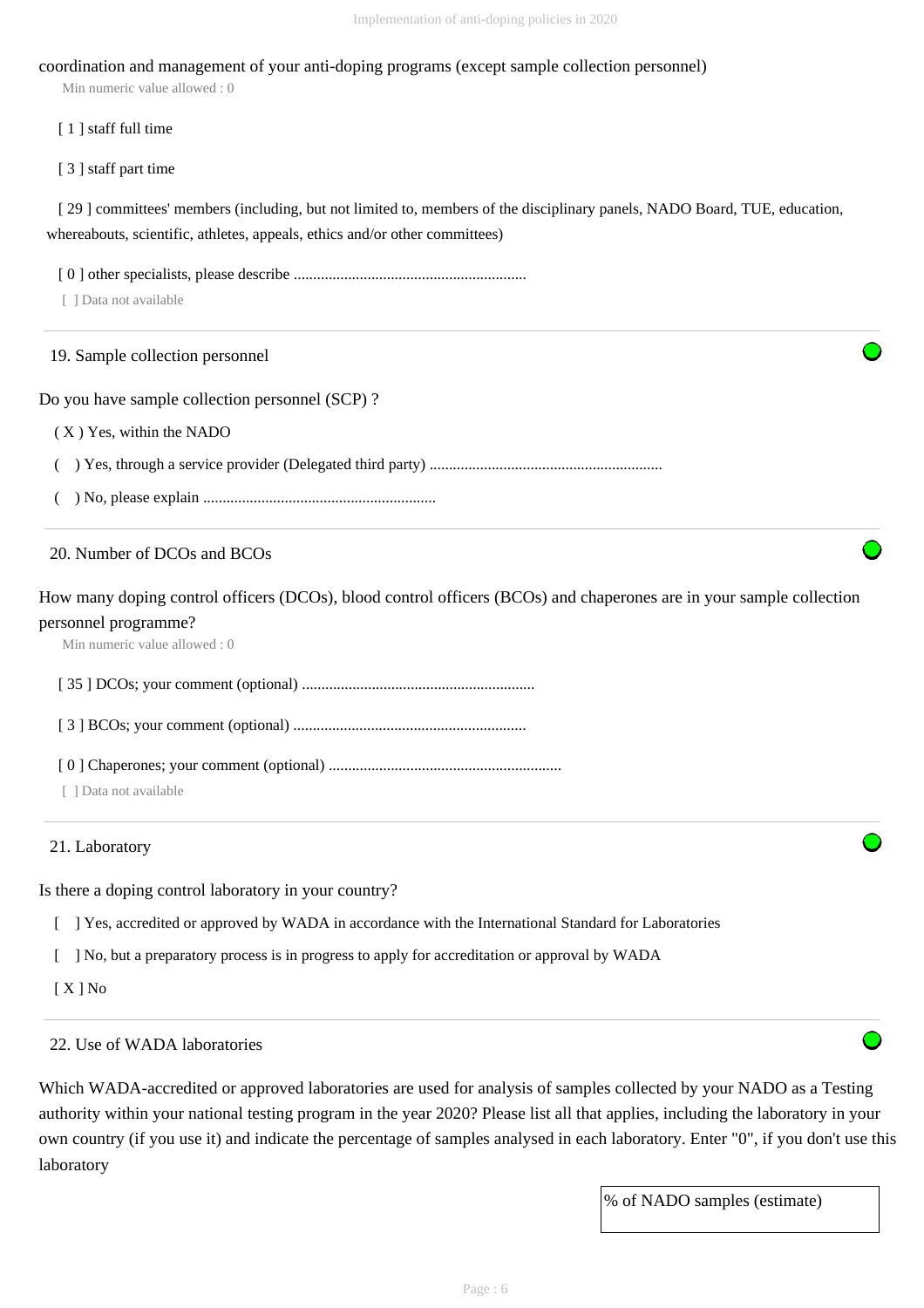| ANKARA, TURKEY             | $\boldsymbol{0}$ |
|----------------------------|------------------|
| ATHENS, GREECE             | $\boldsymbol{0}$ |
| <b>BANGKOK, THAILAND</b>   | $\boldsymbol{0}$ |
| <b>BARCELONA, SPAIN</b>    | $\boldsymbol{0}$ |
| BEIJING, CHINA             | $\boldsymbol{0}$ |
| BLOEMFONTEIN, SOUTH AFRICA | $\boldsymbol{0}$ |
| <b>BUCHAREST, ROMANIA</b>  | $\boldsymbol{0}$ |
| COLOGNE, GERMANY           | 99               |
| DOHA, QATAR                | $\boldsymbol{0}$ |
| GHENT, BELGIUM             | $\boldsymbol{0}$ |
| HAVANA, CUBA               | $\boldsymbol{0}$ |
| HELSINKI, FINLAND          | $\boldsymbol{0}$ |
| KREISCHA, GERMANY          | $\boldsymbol{0}$ |
| LAUSANNE, SWITZERLAND      | $\boldsymbol{0}$ |
| LONDON, UNITED KINGDOM     | $\boldsymbol{0}$ |
| LOS ANGELES, USA           | $\boldsymbol{0}$ |
| MADRID, SPAIN              | $\boldsymbol{0}$ |
| MONTREAL, CANADA           | $\boldsymbol{0}$ |
| NEW DELHI, INDIA           | $\boldsymbol{0}$ |
| OSLO, NORWAY               | $\boldsymbol{0}$ |
| PARIS, FRANCE              | $\mathbf{1}$     |
| RIO DE JANEIRO, BRAZIL     | $\boldsymbol{0}$ |
| ROMA, ITALY                | $\boldsymbol{0}$ |
| SALT LAKE CITY, USA        | $\boldsymbol{0}$ |
| SEIBERSDORF, AUSTRIA       | $\boldsymbol{0}$ |
| SEOUL, SOUTH KOREA         | $\boldsymbol{0}$ |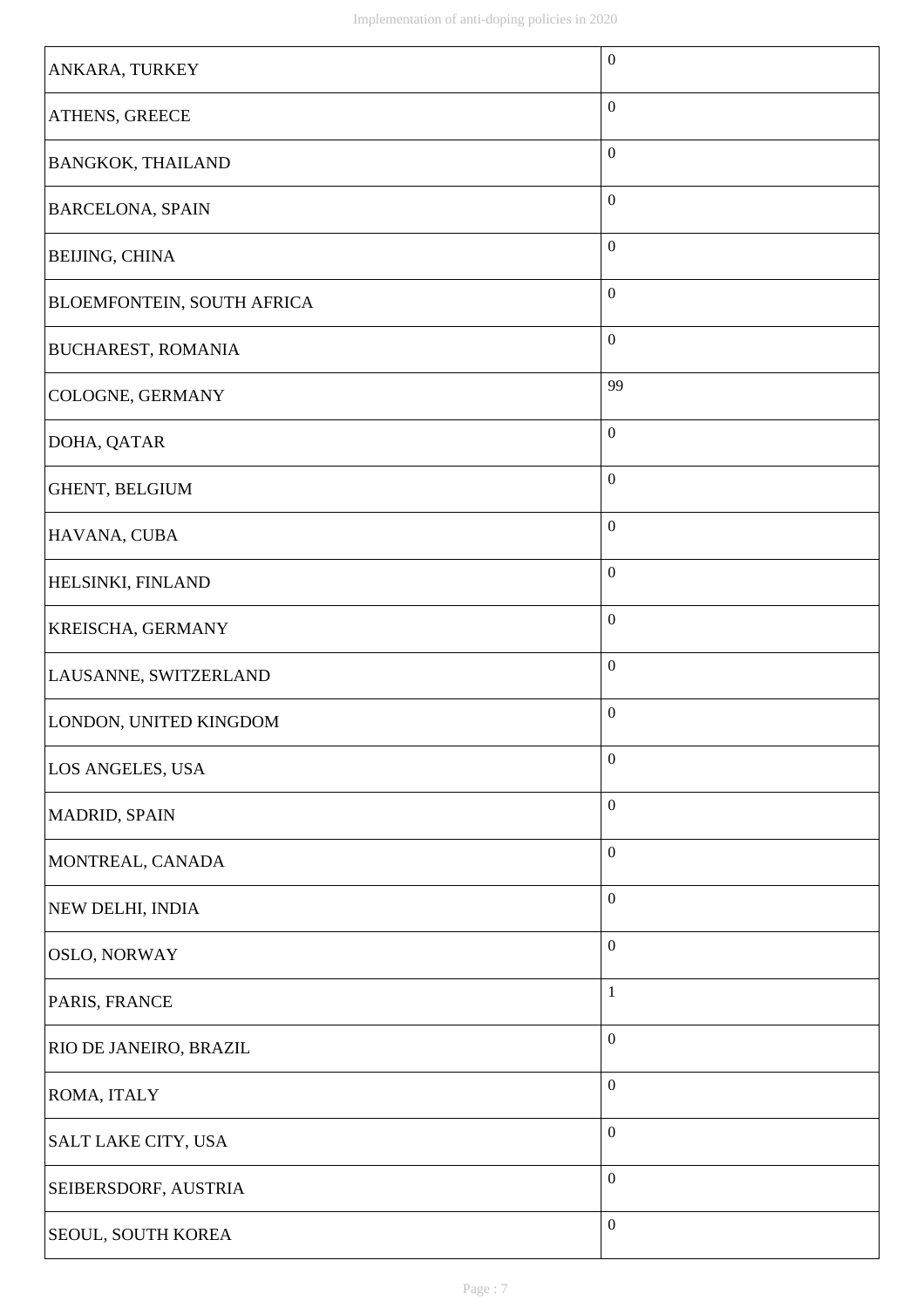| STOCKHOLM, SWEDEN        | U |
|--------------------------|---|
| <b>SYDNEY, AUSTRALIA</b> |   |
| <b>TOKYO, JAPAN</b>      |   |
| <b>WARSAW, POLAND</b>    |   |

[ ] Data not available

#### 23. Testing statistics

How many samples were collected under your national testing program in the year 2020?

|                                                             | Urine | Blood (including ABP) |
|-------------------------------------------------------------|-------|-----------------------|
| In-competition samples<br>Min numeric value allowed: 0      | 36    |                       |
| Out-of-competition samples<br>Min numeric value allowed : 0 | 97    | 42                    |

[ ] Data not available

## 24. Testing abroad

Did you test athletes under your authority who reside or train abroad (directly or by subcontracting other ADOs or antidoping service providers)?

( X ) Yes; your comment (optional) ............................................................

( ) Not in 2020, but we have authorisation to do so; your comment (optional) ............................................................

( ) No, we do not have authorisation to do so; your comment (optional) ............................................................

## 25. Disciplinary system

Please describe the disciplinary process for the anti-doping rule violations and application of the T-DO Recommendation on ensuring the independence of hearing panels (bodies) and promoting fair trial in anti-doping cases [T-DO/Rec(2017)01] http://rm.coe.int/recommendation-on-ensuring-the-independence-of-hearing-panels-bodies-a/1680735159

| Has your State established<br>centralised panel/body in<br>charge of all hearing<br>proceedings in anti-doping<br>matters (hearing panel)?                                                       | X | $\theta$ | 0        |
|--------------------------------------------------------------------------------------------------------------------------------------------------------------------------------------------------|---|----------|----------|
| Is the hearing panel<br>independent, and<br>operationally independent<br>from sport movement (i.a.<br>national federations,<br>National Olympic<br>Committee, National<br>Paralympic Committee)? | X | $\theta$ | $\theta$ |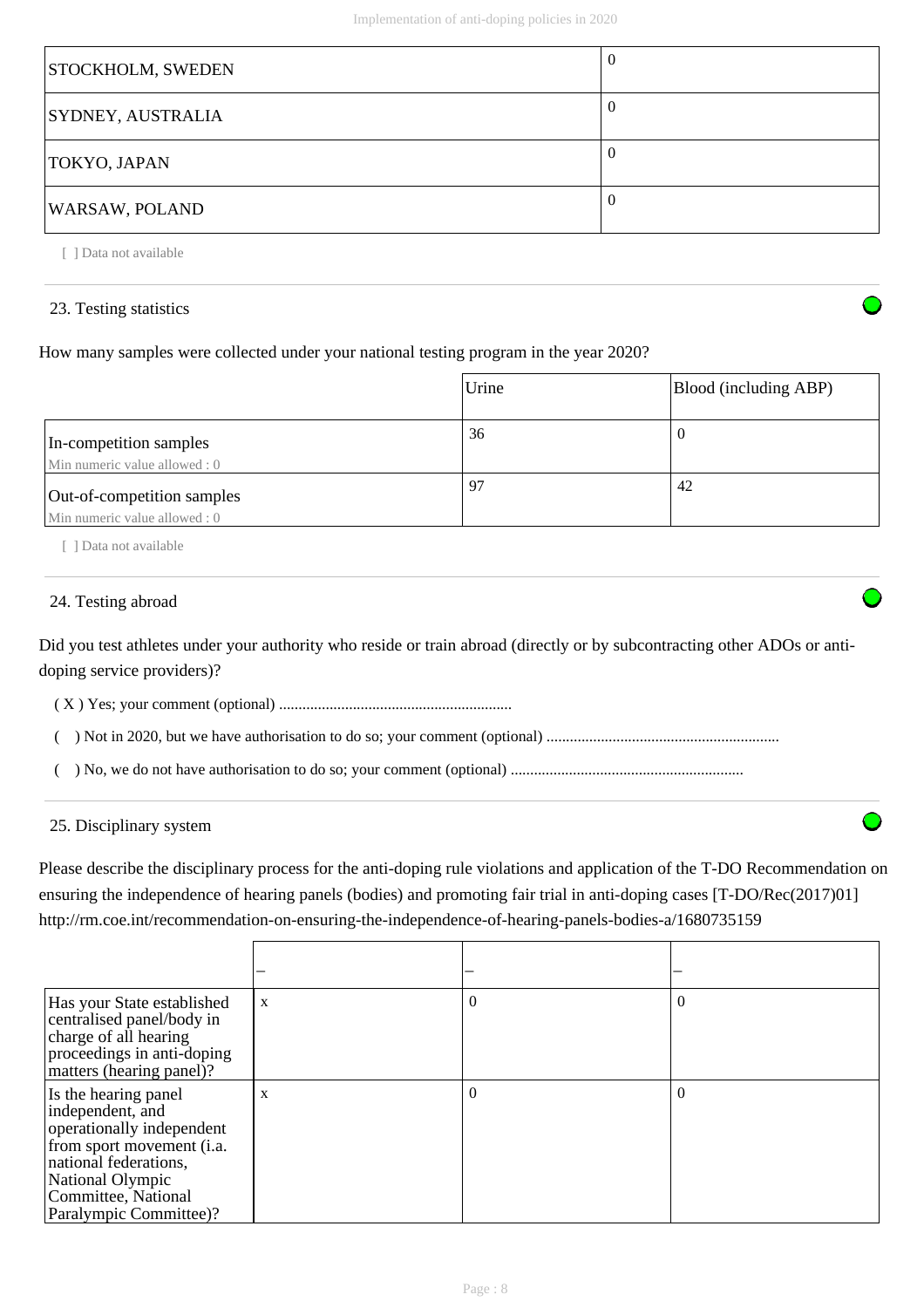| Is the hearing panel<br>operationally independent<br>from the government?                                     | X            | $\Omega$ |          |
|---------------------------------------------------------------------------------------------------------------|--------------|----------|----------|
| Is the hearing panel<br>operationally independent<br>from the NADO?                                           | X            | $\Omega$ | $\theta$ |
| Are you aware of T-<br>DO/Rec(2017)01?                                                                        | X            | $\Omega$ |          |
| Is the composition of the<br>hearing panel in line with the<br>requirements outlined in T-<br>DO/Rec(2017)01? | X            | $\Omega$ |          |
| Are the rights of access to<br>justice ensured in accordance<br>with T-DO/Rec(2017)01?                        | $\mathbf{x}$ | $\Omega$ |          |
| Other comments                                                                                                | $\Omega$     | $\Omega$ | X        |

[ ] Data not available

#### 26. Appeals system

Please describe the process for handling anti-roping rule violations appeals

 Describe, upload documents or add the link to the relevant content Il existe une instance nationale d'appel indépendante (Conseil supérieur de discipline contre le dopage)

[ ] Data not available

Attachments

STATUTS COSL : http://www.alad.lu

27. Anti-doping rule violations (ADRV)

How many anti-doping rule violations cases were initiated in 2020 and how many of these initiated cases resulted in the imposition of a sanction?

|                                                                                 | Initiated cases | Cases that resulted in a Cases that resulted in<br>sanction | no sanction |
|---------------------------------------------------------------------------------|-----------------|-------------------------------------------------------------|-------------|
| Presence of a prohibited substance or its                                       | 0               | $\Omega$                                                    | $\Omega$    |
| metabolities or markers in an athlete's sample<br>Min numeric value allowed : 0 |                 |                                                             |             |
| Use or attempted use by an athlete of a                                         | 0               | $\Omega$                                                    | $\Omega$    |
| prohibited substance or a prohibited method                                     |                 |                                                             |             |
| Min numeric value allowed: 0                                                    | $\Omega$        | $\theta$                                                    | $\Omega$    |
| Evading, refusing or failing to submit to<br>sample collection                  |                 |                                                             |             |
| Min numeric value allowed: 0                                                    |                 |                                                             |             |
| Whereabouts failures                                                            | $\Omega$        | $\Omega$                                                    | $\Omega$    |
| Min numeric value allowed : 0                                                   |                 |                                                             |             |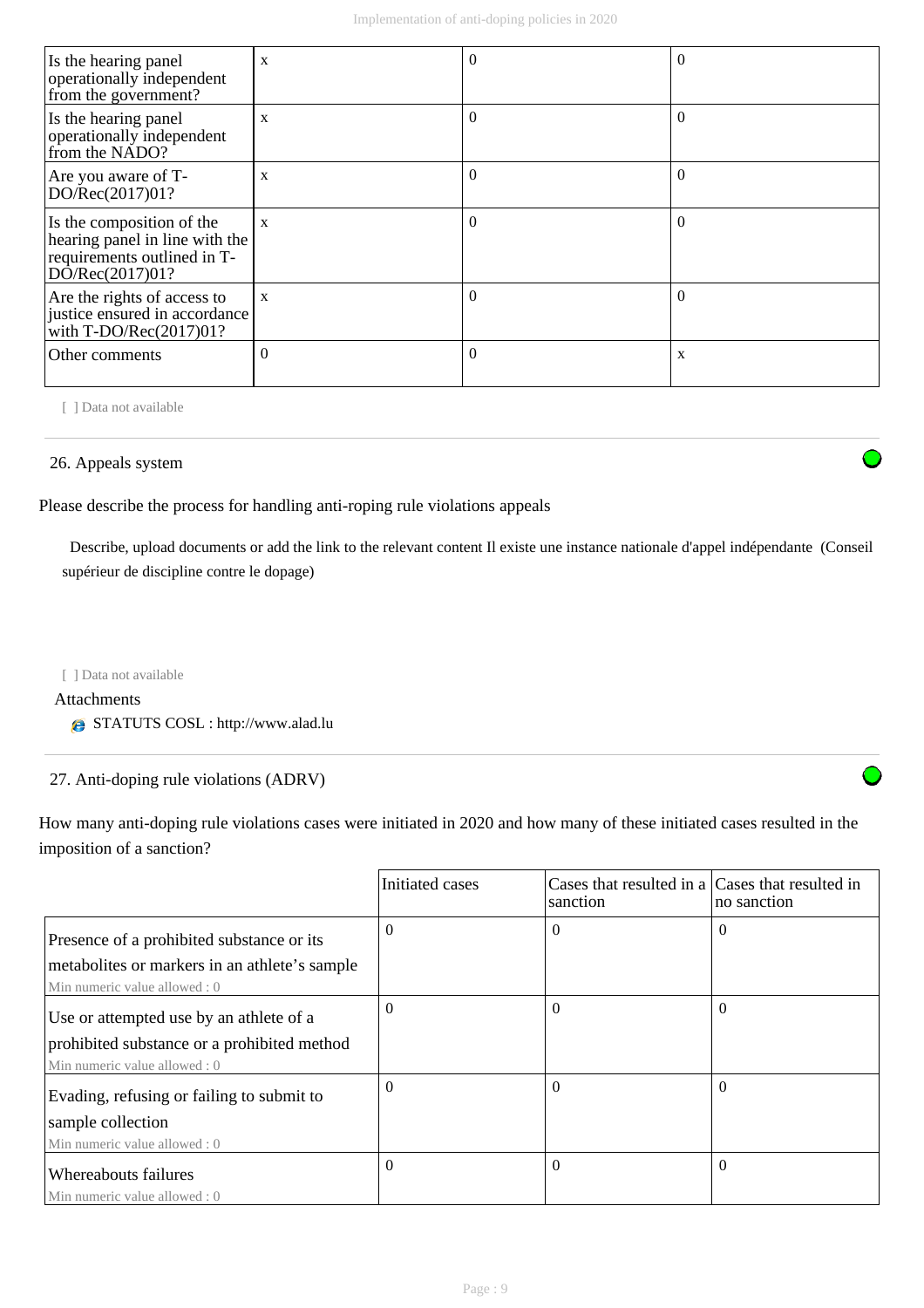| Tampering or attempted tampering with any     | $\Omega$ | $\theta$       | $\Omega$ |
|-----------------------------------------------|----------|----------------|----------|
| part of doping control                        |          |                |          |
| Min numeric value allowed: 0                  |          |                |          |
| Possession of prohibited substances and       | 0        | $\Omega$       | $\theta$ |
| prohibited methods                            |          |                |          |
| Min numeric value allowed: 0                  |          |                |          |
| Trafficking or attempted trafficking in any   | $\Omega$ | $\overline{0}$ | $\Omega$ |
| prohibited substance or prohibited method     |          |                |          |
| Min numeric value allowed: 0                  |          |                |          |
| Administration or attempted administration to | $\Omega$ | $\theta$       | $\Omega$ |
| any athlete of any prohibited method or       |          |                |          |
| prohibited substance                          |          |                |          |
| Min numeric value allowed: 0                  |          |                |          |
| Complicity                                    | 0        | $\theta$       | $\Omega$ |
| Min numeric value allowed: 0                  |          |                |          |
| Prohibited association                        | 0        | $\theta$       | $\Omega$ |
| Min numeric value allowed : 0                 |          |                |          |

[ ] Data not available

#### 28. Whereabouts failures

How many of the following whereabouts failures have you registered in 2020?

[ 5 ] One missed test or filing failure

[ 0 ] Any combination of two missed tests and/or filing failures

[ ] Data not available

29. Co-operation with law enforcement agencies

What measures have been taken to ensure co-operation between NADO and law enforcement agencies in limiting illegal availability of doping substances?

[ ] Law, please specify ............................................................

[ ] Agreement, please specify ............................................................

[X] Ad hoc activities, please specify police et douane

[ ] Other, please specify ............................................................

[ ] None; your comment (optional) ............................................................

30. Sanctions for doping trafficking

Are there specific penalties or sanctions for illegal circulation of doping substances, in addition to those regulating the movement of medicines and narcotics?

[ X ] Criminal penalties, please specify Loi sportive

[ ] Financial penalties, please specify ............................................................

[ ] Administrative or civil sanctions, please specify ............................................................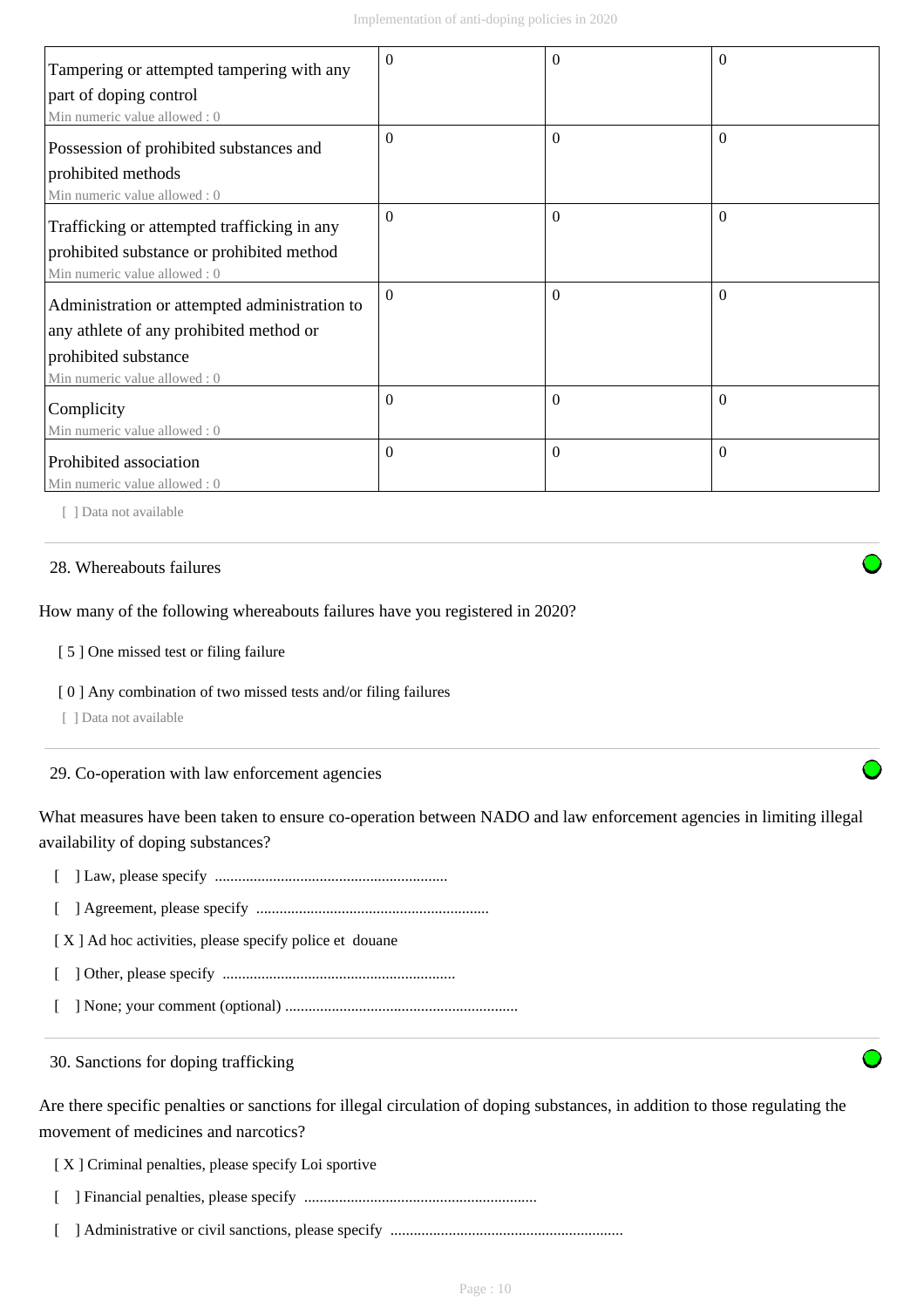

- [ ] Regional/municipal sport organisations
- [ ] Universities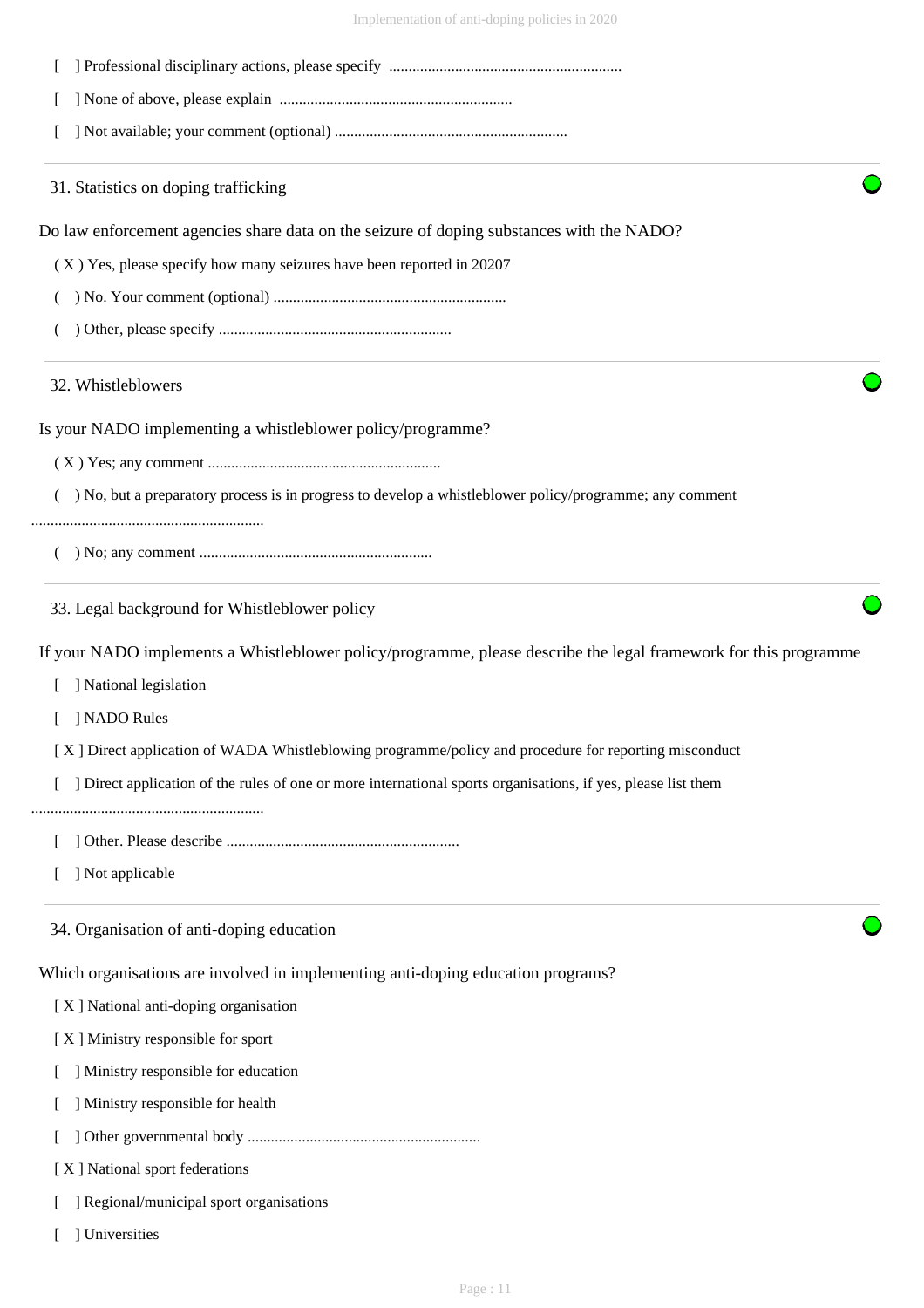## [ X ] Schools

- [ ] Sport clubs
- [ ] Other bodies ............................................................

## 35. Anti-doping education themes

What types of anti-doping message are provided for different target groups?

|                                           | elite<br>athletes | young<br>athletes | recreatio<br>nal<br>athletes      | sports<br>officials | coaches | medical<br>personne pupils | school                            | media                             | general<br>public                 | other                             |
|-------------------------------------------|-------------------|-------------------|-----------------------------------|---------------------|---------|----------------------------|-----------------------------------|-----------------------------------|-----------------------------------|-----------------------------------|
| National and                              | [X]               | [X]               | $\begin{bmatrix} 1 \end{bmatrix}$ | [X]                 | [X]     | [X]                        | $\begin{bmatrix} 1 \end{bmatrix}$ | $[ \ ]$                           | $\begin{bmatrix} 1 \end{bmatrix}$ | $[\ ]$                            |
| International anti-                       |                   |                   |                                   |                     |         |                            |                                   |                                   |                                   |                                   |
| doping rules                              |                   |                   |                                   |                     |         |                            |                                   |                                   |                                   |                                   |
| Harm of doping to                         | [X]               | [X]               | [X]                               | [X]                 | [X]     | [X]                        | [X]                               | $\begin{bmatrix} 1 \end{bmatrix}$ | [X]                               | $\begin{bmatrix} 1 \end{bmatrix}$ |
| the spirit of sport                       |                   |                   |                                   |                     |         |                            |                                   |                                   |                                   |                                   |
| Athletes and                              | [X]               | [X]               | $\begin{bmatrix} 1 \end{bmatrix}$ | [X]                 | [X]     | [X]                        | $\begin{bmatrix} 1 \end{bmatrix}$ | $\begin{bmatrix} 1 \end{bmatrix}$ | $\begin{bmatrix} 1 \end{bmatrix}$ | $\begin{bmatrix} 1 \end{bmatrix}$ |
| athlete support                           |                   |                   |                                   |                     |         |                            |                                   |                                   |                                   |                                   |
| personnel's rights                        |                   |                   |                                   |                     |         |                            |                                   |                                   |                                   |                                   |
| and responsibilities                      |                   |                   |                                   |                     |         |                            |                                   |                                   |                                   |                                   |
| Consequences of                           | [X]               | [X]               | [X]                               | [X]                 | [X]     | [X]                        | [X]                               | $\begin{bmatrix} 1 \end{bmatrix}$ | [X]                               | $\begin{bmatrix} 1 \end{bmatrix}$ |
| doping, including                         |                   |                   |                                   |                     |         |                            |                                   |                                   |                                   |                                   |
| sanctions, health                         |                   |                   |                                   |                     |         |                            |                                   |                                   |                                   |                                   |
| and social                                |                   |                   |                                   |                     |         |                            |                                   |                                   |                                   |                                   |
| consequences                              |                   |                   |                                   |                     |         |                            |                                   |                                   |                                   |                                   |
| Substances and                            | [X]               | [X]               | $\begin{bmatrix} 1 \end{bmatrix}$ | [X]                 | [X]     | [X]                        | $\begin{bmatrix} 1 \end{bmatrix}$ | $\begin{bmatrix} 1 \end{bmatrix}$ | $\begin{bmatrix} 1 \end{bmatrix}$ | $\begin{bmatrix} 1 \end{bmatrix}$ |
| methods on the                            |                   |                   |                                   |                     |         |                            |                                   |                                   |                                   |                                   |
| Prohibited List                           |                   |                   |                                   |                     |         |                            |                                   |                                   |                                   |                                   |
| Doping control<br>procedures              | [X]               | [X]               | $\begin{bmatrix} 1 \end{bmatrix}$ | [X]                 | [X]     | [X]                        | $\begin{bmatrix} 1 \end{bmatrix}$ | $[$ $]$                           | $\begin{bmatrix} 1 \end{bmatrix}$ | $\begin{bmatrix} 1 \end{bmatrix}$ |
| Therapeutic use                           | [X]               | [X]               | $\begin{bmatrix} 1 \end{bmatrix}$ | [X]                 | [X]     | [X]                        | $\begin{bmatrix} 1 \end{bmatrix}$ | $\begin{bmatrix} 1 \end{bmatrix}$ | $\begin{bmatrix} 1 \end{bmatrix}$ | $\begin{bmatrix} 1 \end{bmatrix}$ |
| exemptions<br>(TUEs)                      |                   |                   |                                   |                     |         |                            |                                   |                                   |                                   |                                   |
| Applicable<br>whereabouts<br>requirements | [X]               | [X]               | $\begin{bmatrix} 1 \end{bmatrix}$ | [X]                 | [X]     | [X]                        | $\begin{bmatrix} 1 \end{bmatrix}$ | $[\ ]$                            | $\begin{bmatrix} 1 \end{bmatrix}$ | $\begin{bmatrix} 1 \end{bmatrix}$ |

#### 36. Nutritional supplements

What measures have been taken to address the problems related to nutritional supplements in sport?

- [ ] Restrict availability
- [ ] Control of production
- [ ] Provide quality assurance
- [ ] Comprehensive labelling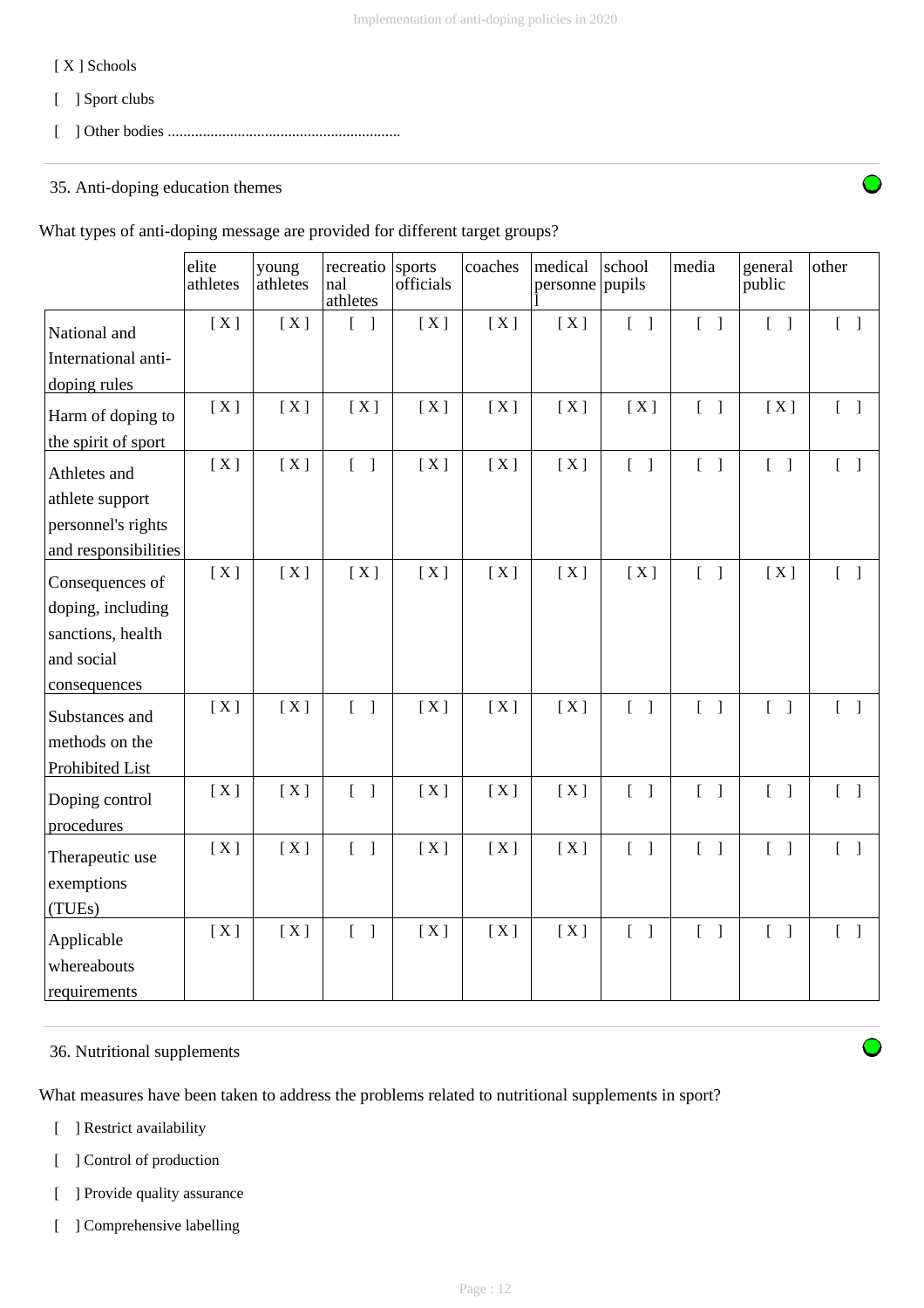| ] Limit advertising and promotion                          |  |
|------------------------------------------------------------|--|
| [X] Educational and informational measures                 |  |
|                                                            |  |
| 37. Anti-doping research                                   |  |
| Has any anti-doping research been undertaken or supported? |  |
| €                                                          |  |
|                                                            |  |
|                                                            |  |
| 38. Areas of anti-doping research                          |  |
| What are the areas of anti-doping research?                |  |
| ] Doping prevention                                        |  |
| ] Detection methods                                        |  |
| [X] Behavioural and social aspects of doping               |  |
| ] Health consequences of doping                            |  |
| ] Physiological and psychological training programmes      |  |
| ] Emerging substances or methods                           |  |
| ] Alternative testing methods                              |  |
| ] None                                                     |  |
|                                                            |  |

#### 39. Publication of anti-doping research

How many articles with the results of this research have been published in peer-reviewed scientific journals? Please upload a summary or share links to resources, if available

[ 0 ] in 2020; your comment (optional) ............................................................

[ ] Data not available

# 40. International agreements

Has your country signed any agreements with other Anti-Doping Organisations (ADOs) or agreements on anti-doping with any other organisation or State concerning the following:

|                                    | Yes or No; if applicable please explain<br>or upload the document (below) |
|------------------------------------|---------------------------------------------------------------------------|
| $\vert$ (a) Sharing of information | PWC pour les contrôles                                                    |
| $(6)$ Law enforcement co-operation | 0                                                                         |
| $(c)$ General co-operation         | APMU Labo Cologne                                                         |